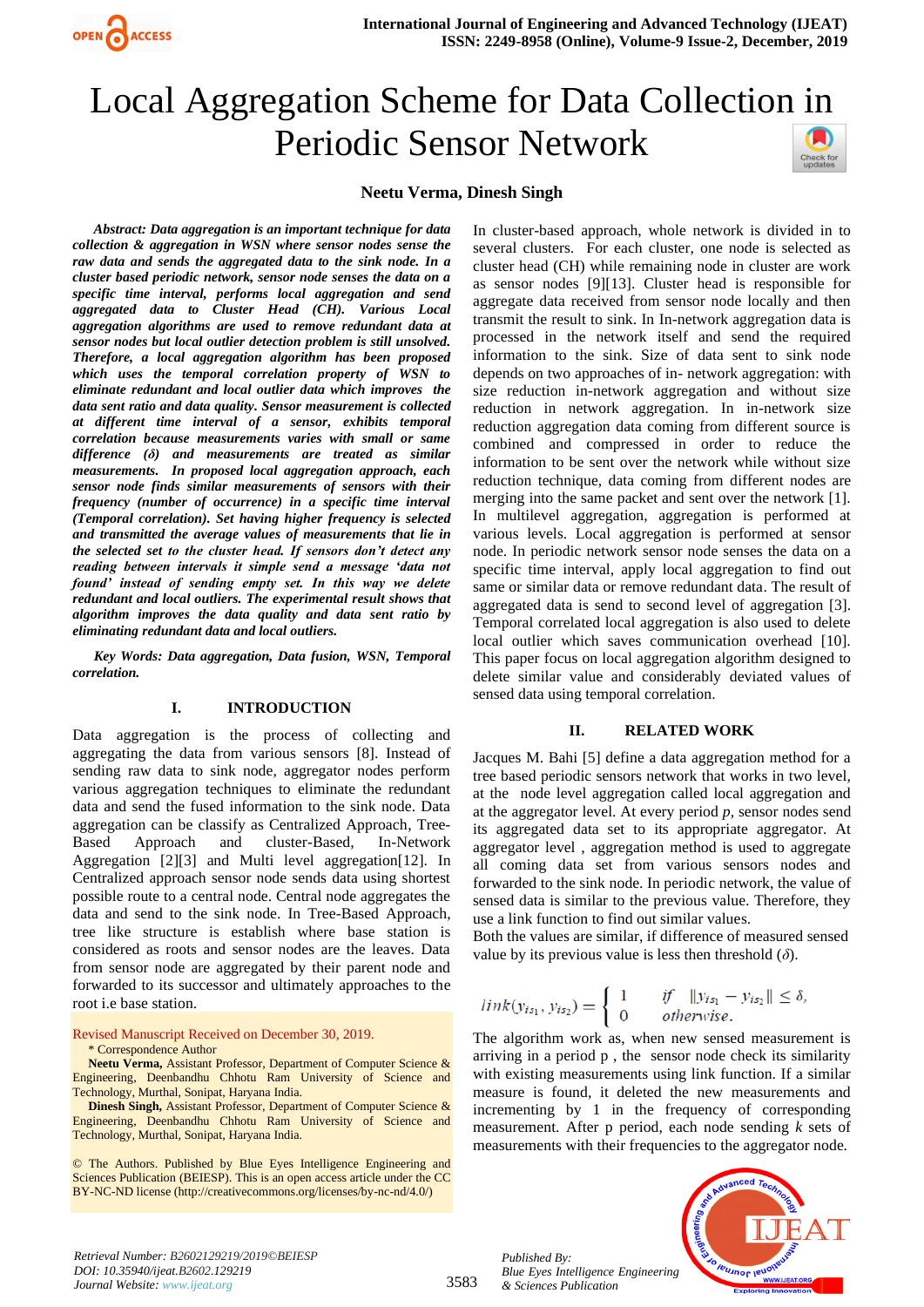Second level of aggregation is applied at aggregator node on data sets coming from different sensors and find similar sets using similarity functions. They use Jaccard similarity function to find the similarity between the sets of data measures at aggregator node. He also implemented Innetwork data aggregation algorithm [7] which is an effective technique to remove redundant data that preserve communication energy in sensor networks. Same local level aggregation is used, which he applied in their prior algorithm [5] but proposed a new frequency filtering approach which is applied on aggregator node to find similar set. Hassan Harb [6] proposed a cluster-based periodic sensor network (CPSN), in which sensor node periodically collect the data and sends its aggregated dataset to its Cluster head. Local aggregation is used at node level to delete similar or redundant data periodically. Aggregated dataset is then forwarded to its cluster head where second level aggregation is performed to find the similarity in collected datasets. They compare various similarity function used at second level. Very limited work is done on data aggregation at sensor's node for removal of local outliers and redundant data. Data collected or measured by WSNs may be affected by noise and atmospheric condition which leads to duplicate, missing and inconsistent data. This kind of unwanted data influence the quality of raw data and aggregated results. So, a local aggregation algorithm in periodic network is proposed to eliminate redundant data and local outliers.

## **III. PROPOSED NODE LEVEL AGGREGATION TO REMOVE REDUNDANCY AND OUTLIERS(ARRO)**

The current work proposes a node level local aggregation works in a periodic sensor network. In a periodic cluster sensor network, sensor node senses the data on a specific time interval*.* Sensor nodes performs local aggregation to eliminate duplicate data and send the aggregated result to the cluster head or aggregator node. Cluster head perform second level aggregation on the data received by sensors nodes. The aggregated result is then finally transmitted to sink node. In the proposed algorithm, similarity of measured data in period 'p' is checked with the previous measured values. If the measured value is similar to the set of previous values then add the measured value in the set and its frequency count is incremented by 1, otherwise make new set which contain measured values with frequency count 1. At the end of specific interval, set having higher frequency is selected and average values of measurements that lie in the selected set is send to the cluster head. If no data found in a specific period then send a message 'No value' to the cluster head.



**Figure 1: In network Aggregation/ Fusion at Sensor Node** 

Algorithm: Node level aggregation to remove redundancy and outliers

|                                                      | <b>Require:</b> new measure $y_i$ , Set of previous measure $M_i$ |  |  |  |  |  |  |  |  |  |
|------------------------------------------------------|-------------------------------------------------------------------|--|--|--|--|--|--|--|--|--|
| (yjk).                                               |                                                                   |  |  |  |  |  |  |  |  |  |
| <b>Output:</b> similar values having high frequency. |                                                                   |  |  |  |  |  |  |  |  |  |
| For every measure $y_i$ in specific period p<br>1.   |                                                                   |  |  |  |  |  |  |  |  |  |
| 2. If $ yi-yi  \leq \delta$                          |                                                                   |  |  |  |  |  |  |  |  |  |
| 3. Add yi in Mi,                                     |                                                                   |  |  |  |  |  |  |  |  |  |
|                                                      | 4. $F(Mi)=F(Mi)+1$                                                |  |  |  |  |  |  |  |  |  |
|                                                      | 5. Else                                                           |  |  |  |  |  |  |  |  |  |
|                                                      | 6. Add in to other set Mi                                         |  |  |  |  |  |  |  |  |  |
| 7.                                                   | $f(Mj)=f(Mj)+1$                                                   |  |  |  |  |  |  |  |  |  |
| 8.                                                   | End for                                                           |  |  |  |  |  |  |  |  |  |
| 9.                                                   | If $(Mi == 0)$ send a message "No value"                          |  |  |  |  |  |  |  |  |  |
|                                                      | 10. Else, Send the average of data in set $s(i,j)$ whose          |  |  |  |  |  |  |  |  |  |
|                                                      | frequency is higher among others.                                 |  |  |  |  |  |  |  |  |  |

# **Illustrative Example**

For a time period of 5 minute, let us consider data sensed by sensor node 1 is

*Retrieval Number: B2602129219/2019©BEIESP DOI: 10.35940/ijeat.B2602.129219 Journal Website[: www.ijeat.org](http://www.ijeat.org/)*

[10; 10.2; 10.3; 11; 11.1; 12; 11.3; 10.4; 12.1; 12.4].We use similarity threshold .5. Set is empty when first measurement 10 is arrive, no pervious values is there so it is placed in the first set and its frequency count is incremented to 1 .When next measurement arrives 10.2, its similarity values are smaller than threshold. Therefore it resides in the same set and increment the sets frequency. At the end of time period, result is  $[(10, 10.2, 10.3, 10.4,$ 4),(11,11.1,11.3,3),(12,12.1,12.4,3)], set having higher frequency count is selected and send average of all the data present in the set with their frequency count to cluster head. In this way similar data is removed. This algorithm also used to remove outlier. For example outlier is being placed by sensors node due to some error and the data sensed by sensor node is [10,10.2; 10.3; 11; 11.1; 12; 50; 10.4; 12.1; 12.4] , sets will be shown as [ 10,10.2,10.3,10.4,(4)][11,11.1,(2)],[12,12.1,12.4,(3)]  $[50,(1)].$ 

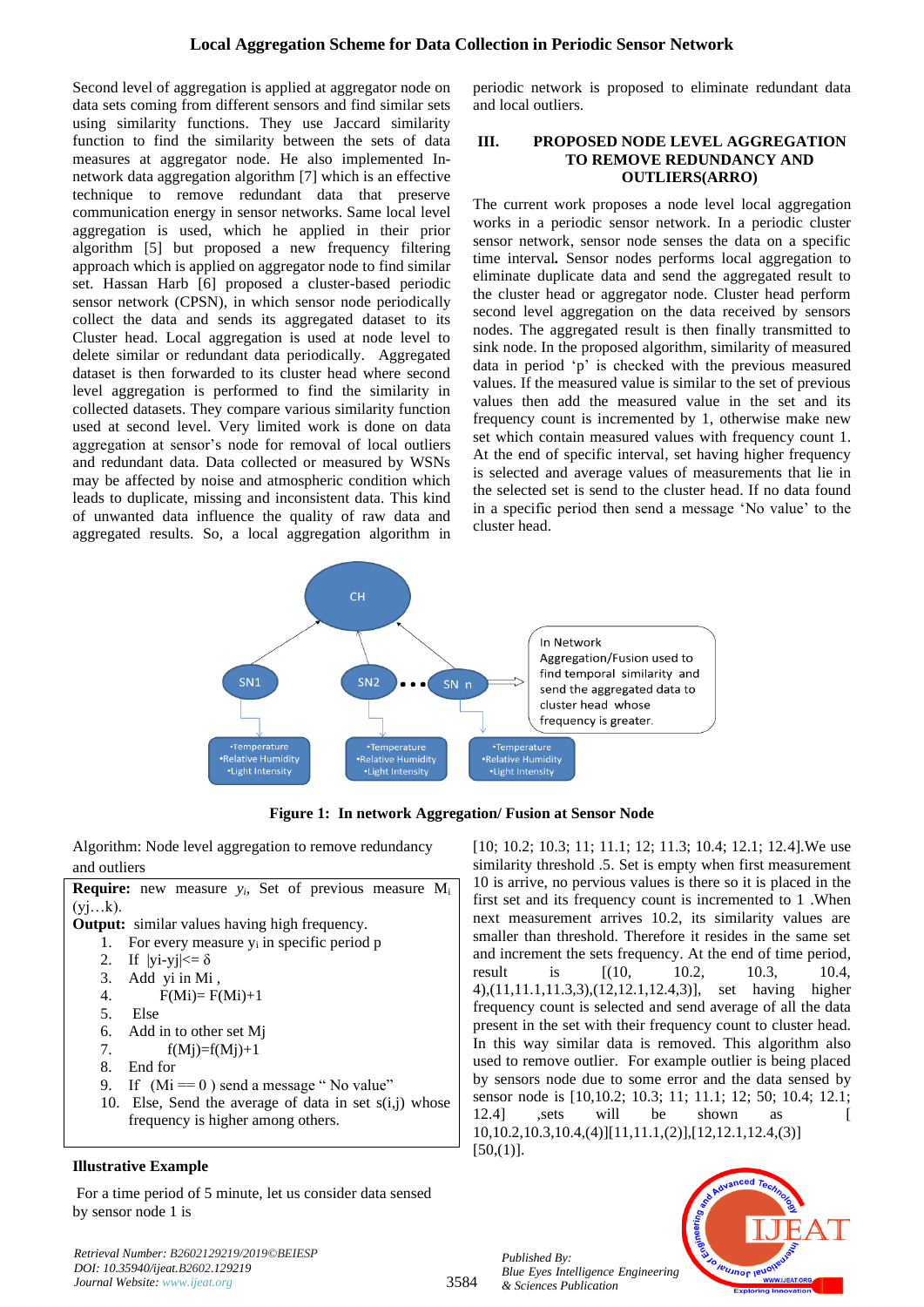

A set with higher frequency is selected to send the data. So we neglect outlier and those values which have low frequency. If frequencies of two sets are same then send the data of both sets to cluster head.

# **IV. EXPERIMENT RESULTS AND PERFORMANCE EVALUATION**

# • **Methodology**

To evaluate proposed local aggregation technique python based simulator is used & real data is obtained from Intel Berkeley Research Lab[14]. For this two files are being used , one file contain information about deployment of 54 sensors with their location while other file contains information about sensor's data of temperature, humidity, light and voltage for every 31 seconds shown as figure 2 .

Local aggregation applied on sensor node where similarity of prior sensors data is checked with coming measurement. The collection of data contains values temperature, humidity, and light of single node for one day which is utilized for local aggregation.

## • **Simulation Model**

Cluster based periodic sensor network is used, where sensor nodes communicated with its corresponding CH and CH communicated with Sink node. All the member nodes collect their data and forward their data to CH in a periodic manner.

# **Simulation Parameters**

| Parameters                 | values             |
|----------------------------|--------------------|
| Number of nodes            |                    |
| Data in sensor node        | 1317               |
| Outliers                   | 50                 |
| Simulation duration        | One day            |
| Similarity Context (delta) | 1,2,5,             |
| Waiting time               | 2,5 and 10 minutes |

|                         | $\mu$ for foculation. | в           |       | υ       | ь           |                 | G     | н       |  |
|-------------------------|-----------------------|-------------|-------|---------|-------------|-----------------|-------|---------|--|
| $\!1$                   | Date                  | Time        | Slot  | Node id | Temperature | <b>Humidity</b> | Light | Voltage |  |
| $\overline{\mathbf{2}}$ | 03/03/2004            | 00:27,0     | 12005 | 1       | 18,3812     | 29,9691         | 1,38  | 2,63964 |  |
| $\overline{3}$          | 03/03/2004            | 01:25.6     | 12007 |         | 18.4008     | 29.8271         | 1,38  | 2,63964 |  |
| 4                       | 03/03/2004            | 01:56,5     | 12008 |         | 18,4008     | 29,7561         | 1,38  | 2,63964 |  |
| 5                       | 03/03/2004            | 02:25,8     | 12009 |         | 18,4008     | 29,8271         | 1,38  | 2,63964 |  |
| 6                       | 03/03/2004            | 02:59,0     | 12010 | 1       | 18,391      | 29,8271         | 1,38  | 2,63964 |  |
| 7                       | 03/03/2004            | 03:27.7     | 12011 | 1       | 18,3812     | 29,7561         | 1.38  | 2,63964 |  |
| 8                       | 03/03/2004            | 03:57,7     | 12012 |         | 18,3812     | 29,7916         | 1,38  | 2,63964 |  |
| 9                       | 03/03/2004            | 04:28.7     | 12013 |         | 18,3812     | 29,8271         | 1,38  | 2,63964 |  |
| 10                      | 03/03/2004            | 05:57,4     | 12016 | 1       | 18,3714     | 29,8981         | 1,38  | 2,63964 |  |
| $11\,$                  | 03/03/2004            | 06:28.1     | 12017 |         | 18,3616     | 29.8981         | 1.38  | 2,63964 |  |
| 12                      | 03/03/2004            | 07:00,1     | 12018 | 1       | 18,3616     | 29,8981         | 1,38  | 2,63964 |  |
| 13                      | 03/03/2004            | 07:55,2     | 12020 |         | 18,3616     | 29,8981         | 1,38  | 2,63964 |  |
| 14                      | 03/03/2004            | 08:25,3     | 12021 | 1       | 18,3616     | 29,8981         | 1,38  | 2,63964 |  |
| 15                      | 03/03/2004            | 08:59.9     | 12022 | 1       | 18.3714     | 29.8981         | 1,38  | 2,62796 |  |
| 16                      | 03/03/2004            | 09:55.3     | 12024 | 1       | 18,3616     | 29,8271         | 1,38  | 2,63964 |  |
| 17                      | 03/03/2004            | 10:25.3     | 12025 |         | 18,3616     | 29,7916         | 1,38  | 2,63964 |  |
| 18                      | 03/03/2004            | 10:55,8     | 12026 | 1       | 18,3518     | 29,8981         | 1,38  | 2,63964 |  |
| 19                      | 03/03/2004            | 11:27.0     | 12027 | 1       | 18.3616     | 29.9336         | 1,38  | 2.63964 |  |
| 20                      | 03/03/2004            | 11:58.4     | 12028 | 1       | 18,3518     | 29,9691         | 1,38  | 2,63964 |  |
| 21                      | 03/03/2004            | 13:27.0     | 12031 | 1       | 18,3518     | 29,9691         | 1,38  | 2,63964 |  |
| 22                      | 03/03/2004            | 14:01,4     | 12032 | 1       | 18,3518     | 29,9691         | 1,38  | 2,62796 |  |
| 23                      | 03/03/2004            | 14:25.9     | 12033 |         | 18.3518     | 30.0401         | 1,38  | 2.63964 |  |
| 2.4                     | 65/65/5664            | $1.4 - 0.4$ | 13034 | ٠       | 10.545      | 56.66.44        | 56    | hanes e |  |

#### **Figure 2: Real Data Set**

- Parameters used to evaluate the performance: Various parameters are used to evaluate the performance of our algorithm and also demonstrated the comparison of proposed algorithm with existing algorithm.
- (a) Waiting Time: sensor node wait (2, 5, 10 minutes) for sensor measurements and send aggregated data to cluster head.
- (b) Threshold: Similarity function  $\delta(1.2 \text{ and } 5)$  to check the similarity.

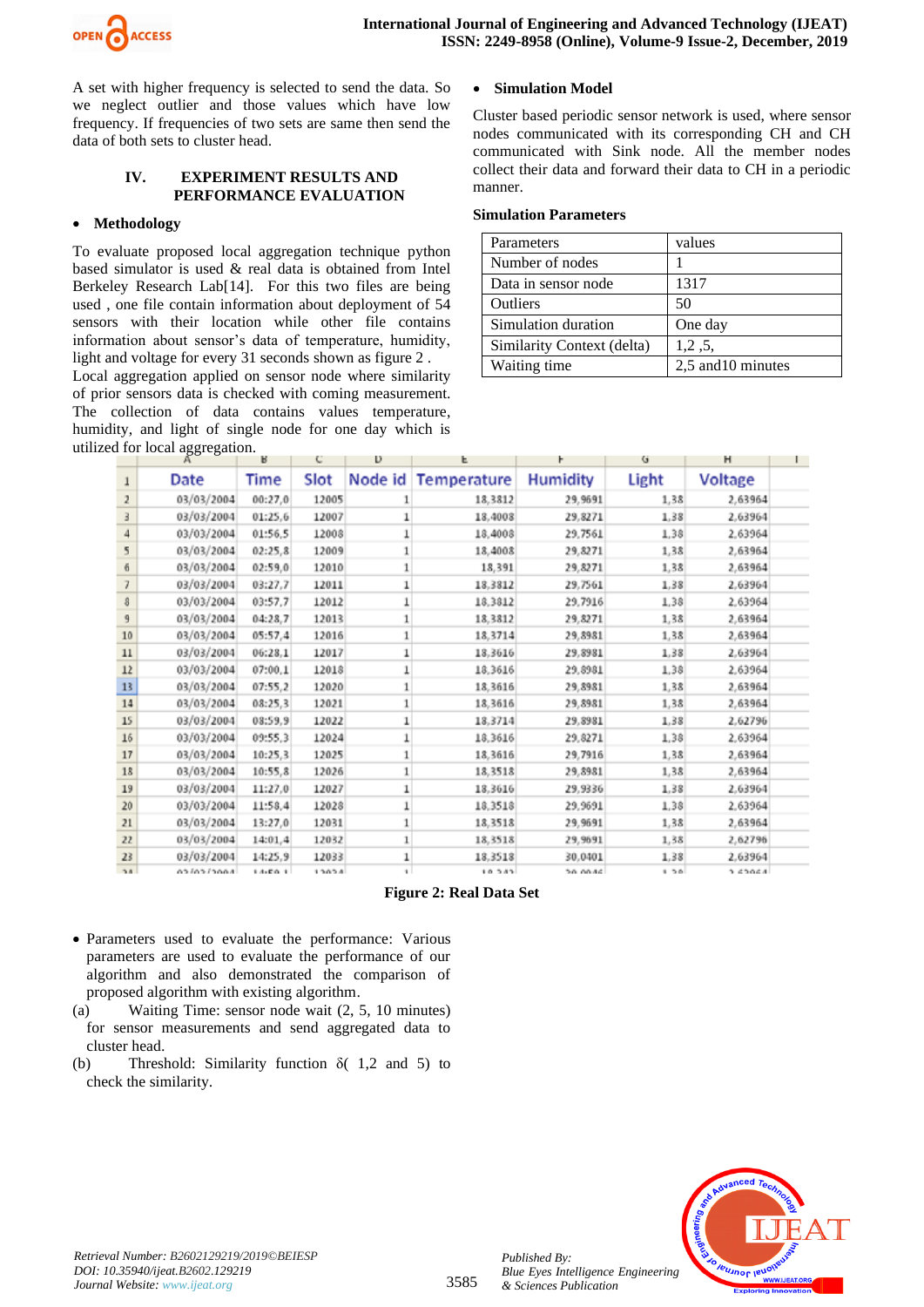# **1. Amount of data sent to the CH:**



**Figure 3: Amount of Data sent to the CH** 

Sensor node sends their sensed data to CH. If data sent without aggregation and assumed that sensed data arrived at CH without packet drop then CH receives all data sent by the sensor nodes. Local aggregation is applied to deliver aggregated data to the CH where amount of sent data or aggregated data depends on the time interval (t). When time interval increases there are more chances to increase the similarity in measurement and reduction in sent data. If time interval increases, amount of aggregated data decreases. The proposed algorithm is compared with the algorithm defined by Jacques M. Bahi [4] shown in fig 3,which shows that fewer amounts of data was sent to the cluster head as compared to previous algorithm. In one day, one sensor node sensed 1317 measurements. The data sent to the CH via without aggregation, pervious algorithm and proposed algorithm are 1317, 143 and 115 when  $t=10$ .

# **2. Redundancy factor:**



**Figure 4: Redundancy varies with time**



**Figure5: Redundancy Varies with δ when t=10**

*Retrieval Number: B2602129219/2019©BEIESP*

*DOI: 10.35940/ijeat.B2602.129219 Journal Website[: www.ijeat.org](http://www.ijeat.org/)*



**Figure 6: Redundancy Varies with δ when t=2**



**Figure 7: edundancy Varies with δ when t=5**

Redundancy means to find out same or similar values and it is affected by two parameters time and δ. If time period t is small than there is less amount of data to transmit therefore less chances to find similar values in contrast to this, if t is larger similarity of values is also larger as shown in figure 4. We also analyzed using figures 5,6,7 that when  $\delta$  increases redundancy is also increases. So, redundancy is increased when t and δ increased.

# *3.* **Data Accuracy:**

Data accuracy may be determined by data received at receiver side. When transmitting large sensor data over network, accuracy may increases.

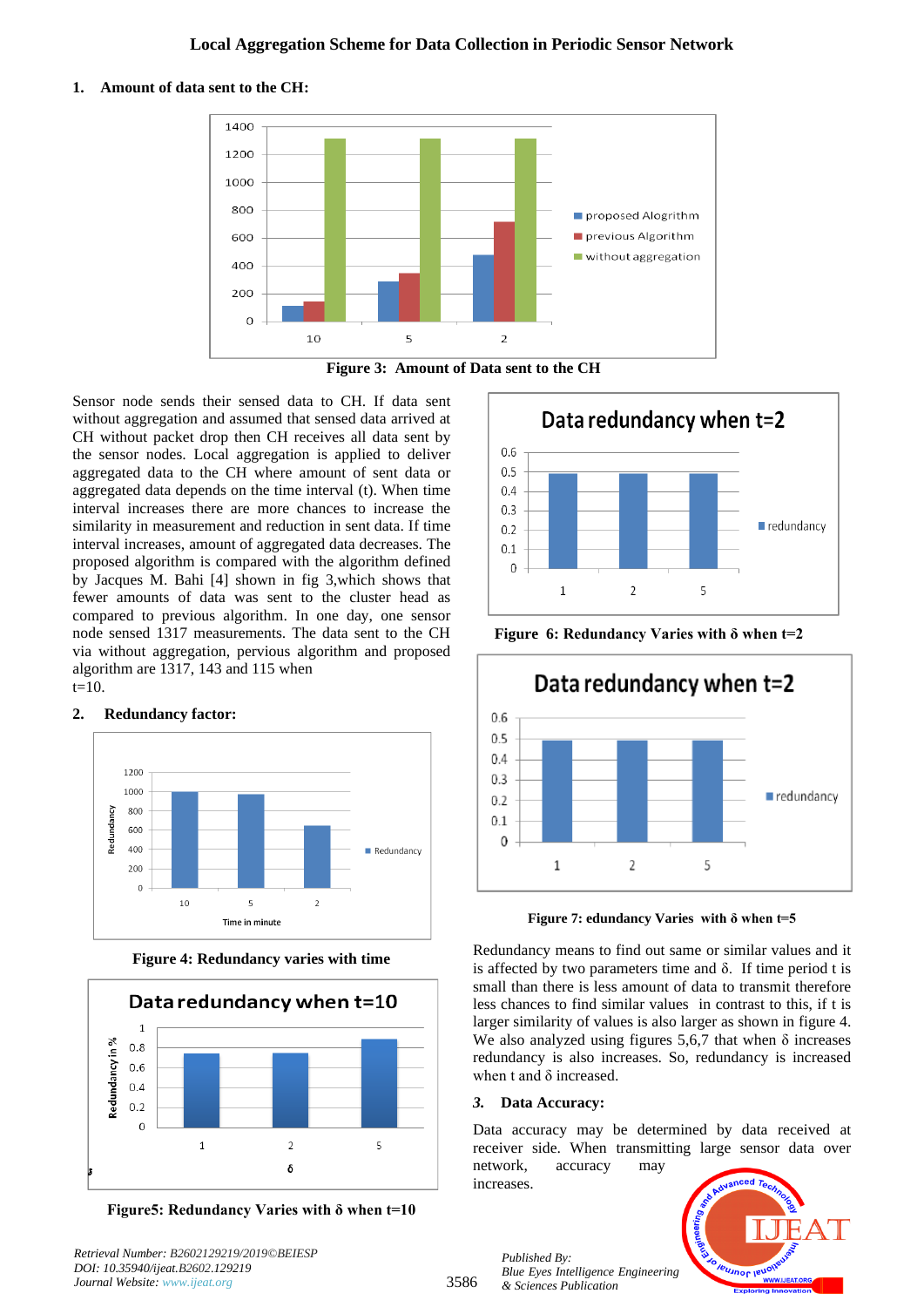

In non aggregation algorithm, data are not aggregated and sink node received all data when there is no packet drop.

But, since when more data is transferred, it required more energy, so there is tradeoff between accuracy and energy consumption. Main motive of our algorithm is to reduce transmission between network and save energy as represented in figure 9. Data accuracy by previous algorithm is 10.8 whereas it is 8.7 % by our algorithm when  $t=10$ .



**Figure 8: Percentage of aggregated data sent by Sensor node to CH**



**Figure 9: Comparison of aggregated data sent by Sensor node to CH**

#### **4. Outliers**

This algorithm is also used to detect local outlier and send minimized data to the CH. Local outlier can easily removed by this algorithm, for example outlier is being placed by sensors node due to some error such that data sensed by sensor node is [10,10.2; 10.3; 11; 11.1; 12; 50; 10.4; 12.1; 12.4] ,sets will be shown as

[10,10.2,10.3,10.4,(4)][11,11.1,(2)],[12,12.1,12.4,(3)]

 $[50, (1)]$ . A set with higher frequency is selected to send the data. So we neglect outlier and those values which have low frequency. If frequencies of two sets are same then send the data of both sets to cluster head. In this way outlier values are removed which also improves the data sent ratio and data quality.



**Figure 10: Percentage of data sent**

#### **V. CONCLUSION:**

Local aggregation algorithm is sensor node based technique used to minimize the data transfer between sensor nodes to CH. In this paper, proposed local aggregation algorithm is used to remove redundant data as well as the local outlier and sent the minimized data to the CH. We applied experiments on real data measures and found that minimum number of data is transferred to the CH as compared to previous algorithm. We also analyzed that similarity between measurements depend on time and similarity function ( $\delta$ ). If the value of time and  $\delta$  rises, there is possibility that large number of similar measurement comes in a single set, which increases the redundancy. Less data is transferred to the CH when more redundancy is found between sensor measurements. So redundancy also plays an important role to transfer minimized data. It has been also conclude that algorithm is better to find out local outlier, which is also used to improve the data quality and data sent ratio. In future work a cluster based algorithm is proposes which exploits spatial property of WSN to provide accurate decision about event to the Sink node.

#### **REFERENCES:**

- 1. Elena Fasolo*y*, Michele Rossi*y*, J¨org Widmer*?* and Michele Zorzi "In-network Aggregation Techniques for Wireless Sensor Networks: A Survey", IEEE communication, vol.14, issue 2,pp. 70 – 87, May 2007
- 2. Rocky Dunlap ,"In-Network Aggregation in Wireless Sensor Networks", College of computing. Georgia Institute of Technology. USA,2004
- *3.* Rajagopalan, Ramesh and Varshney, Pramod K., "Data aggregation techniques in sensor networks: A survey" *Electrical Engineering and Computer Science*, 2006
- 4. Jacques M. Bahi et. al. "A Two Tiers Data Aggregation Scheme for Periodic Sensor Networks" *Ad Hoc & Sensor Wireless Networks*, Vol. 0 pp. 1–24, 2012
- 5. Runze Wan et.al, "Similarity-aware data aggregation using fuzzy cmeans approach for wireless sensor networks", EURASIP Journal on Wireless Communications and Networking 2019
- 6. Hassan Harb et.al. "Comparison of Different Data Aggregation Techniques in Distributed Sensor Networks" , IEEE Access,Vol 5,2017
- 7. Jacques Bahi, Abdallah Makhoul and Maguy Medlej, " An Optimized In-Network Aggregation Scheme for Data Collection in Periodic Sensor Networks", 11-th Int.Conf. on Ad Hoc Networks and Wireless, Serbia. pp.153 -166, 2012.
- 8. Gaurav Kawade et. al, " Confidentiality Protecting Hierarchical Concealed Data Aggregation for Wireless Sensor Network using Privacy Homomorphism", International Journal of Recent Technology and Engineering (IJRTE) ISSN: 2277-3878, Volume-8 Issue-2, July 2019